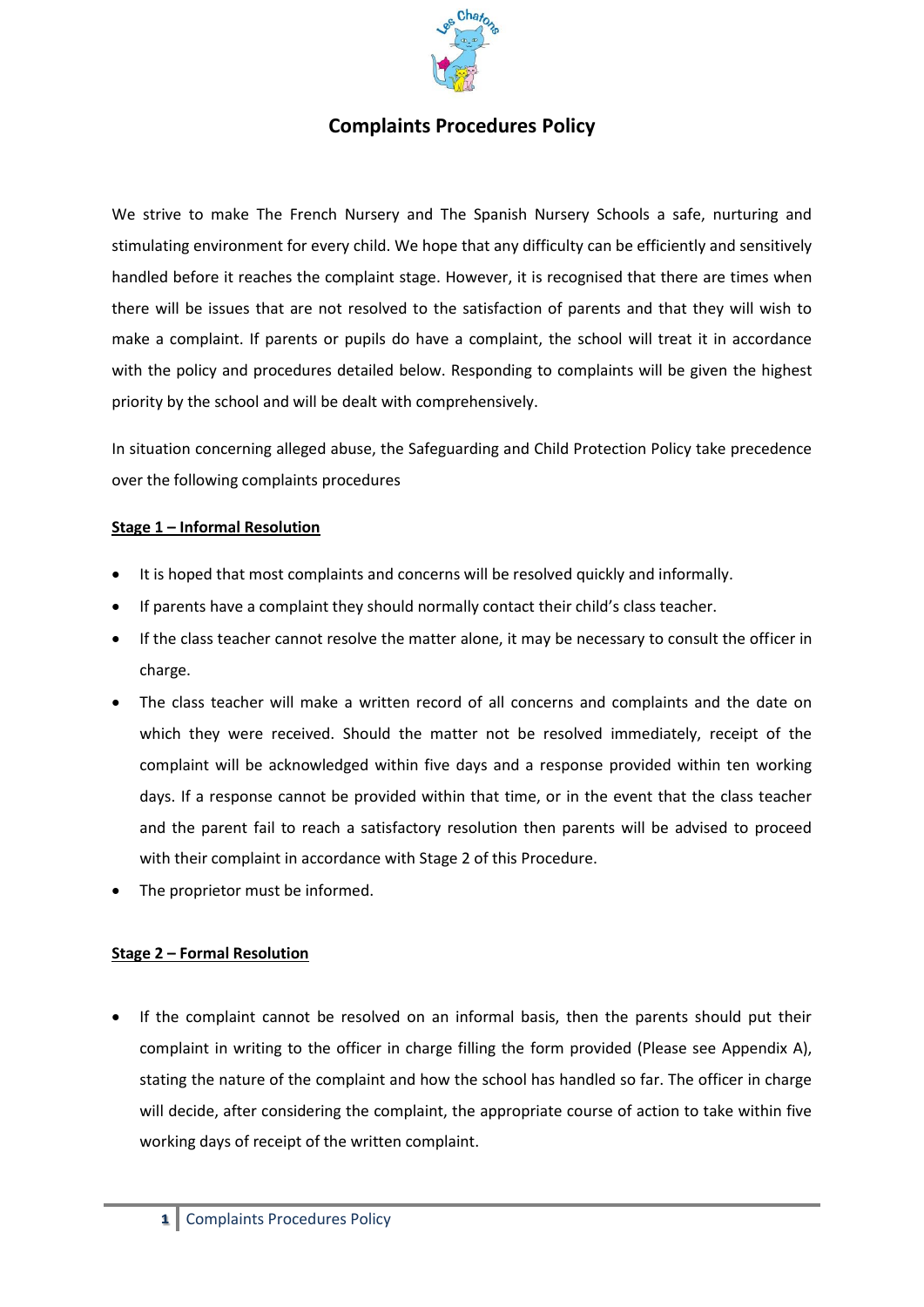- In most cases, the officer in charge will meet the parents concerned to discuss the matter within two working days. If possible, a solution will be reached at this stage.
- If a resolution cannot be reached or it is necessary for the officer in charge to carry out further investigations, the complainants will be informed in writing within ten further days of the outcome of the investigation the parents will be informed of this decision in writing. The officer in charge will also give reasons for the decision.
- Parents must be informed in writing of the outcome of the investigation within 28 days of making the complaint.
- The officer in charge will keep written records of all meetings and interviews held in relation to the complaint.
- If parents are still not satisfied with the decision, they should proceed to Stage 3 of the Procedure.

## **Stage 3 – Hearing**

- If following a failure to reach an earlier resolution, a parent seeks to invoke Stage 3, they will be referred to the Proprietor. The Proprietor will make provision for a hearing before a Panel of at least three people who are not directly involved in the matters detailed in the complaint. Where there is a Panel hearing to deal with the complaint, one person will be independent of the management and the running of the school<sup>1</sup>.
- The Proprietor, will be responsible for the appointment of the Panel and the management of the complaint has the following clear timetable.
- The Panel will acknowledge the complaint and will schedule a hearing to take place as soon as practicable and normally within fourteen working days.
- If the Panel deems it necessary, it may require that further particulars of the complaint or any related matter be supplied in advance of the hearing. Copies of such particulars shall be supplied to all parties not later than three days prior to the hearing.
- The parents may attend be accompanied to the hearing by one other person. This may be a relative, teacher or friend. Legal representation will not normally be appropriate.
- If possible, the Panel will resolve the parents' complaint immediately without the need for further investigation.
- Where further investigation is required, the Panel will decide how it should proceed.

**<sup>.</sup>**  $<sup>1</sup>$  The DfE has agreed that such person may be the Head/Officer in Charge of another school</sup>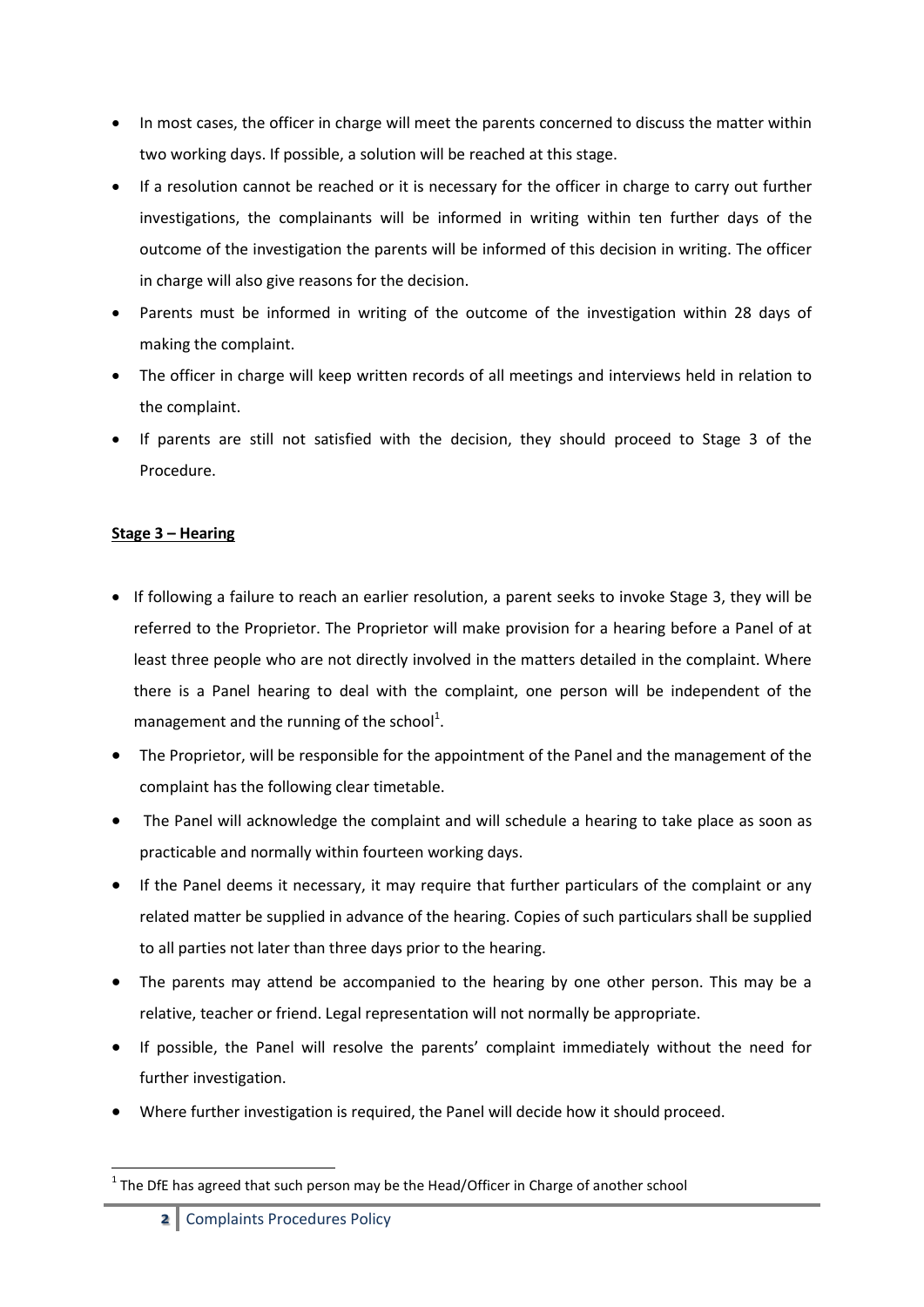- After due consideration of all facts considered relevant, the Panel will reach a decision and may make recommendations, which it shall complete within ten working days of the Hearing. The Panel will write to the parents informing them of its decision and the reasons for it.
- The Panel's findings and recommendations will be sent in writing to the complainant, the Officer in Charge, the Proprietor and, where relevant, the person regarding whom the complaint was made. A copy of the complaint and findings / recommendations will be made available for inspection on the school premises, on request.

## **Stage 4 - Final Appeal**

• If the parents continue to be dissatisfied the final stage may be invoked. All complainants have the right, as a last resort, to appeal to the Secretary of State for Education, if they still feel that their complaint has not been properly addressed.

## *This exhausts the complaints procedure.*

## **Recording of Complaints**

All complaints, and the outcome of the individual complaint, are recorded in the Complaints Register. The stage at which the complaint is concluded, whether at the preliminary or the final, is appropriately noted. A record of formal complaints will be kept on file for three years.

## **Confidentiality**

Parents can be assured that all concerns and complaints will be treated seriously and confidentially. Correspondence, statements and records will be kept confidential except where disclosure is required in the course of a school's inspection or where any other legal obligation prevails.

Parents are welcome to contact the school to request the number of formal complaints that there have been during the last 12 months.

Parents of children in the EYFS are entitled to make a complaint directly to Ofsted and/or to contact Ofsted at any stage of the complaint's procedure.

## **Ofsted:**

www.ofsted.gov.uk Telephone number: 03001231231